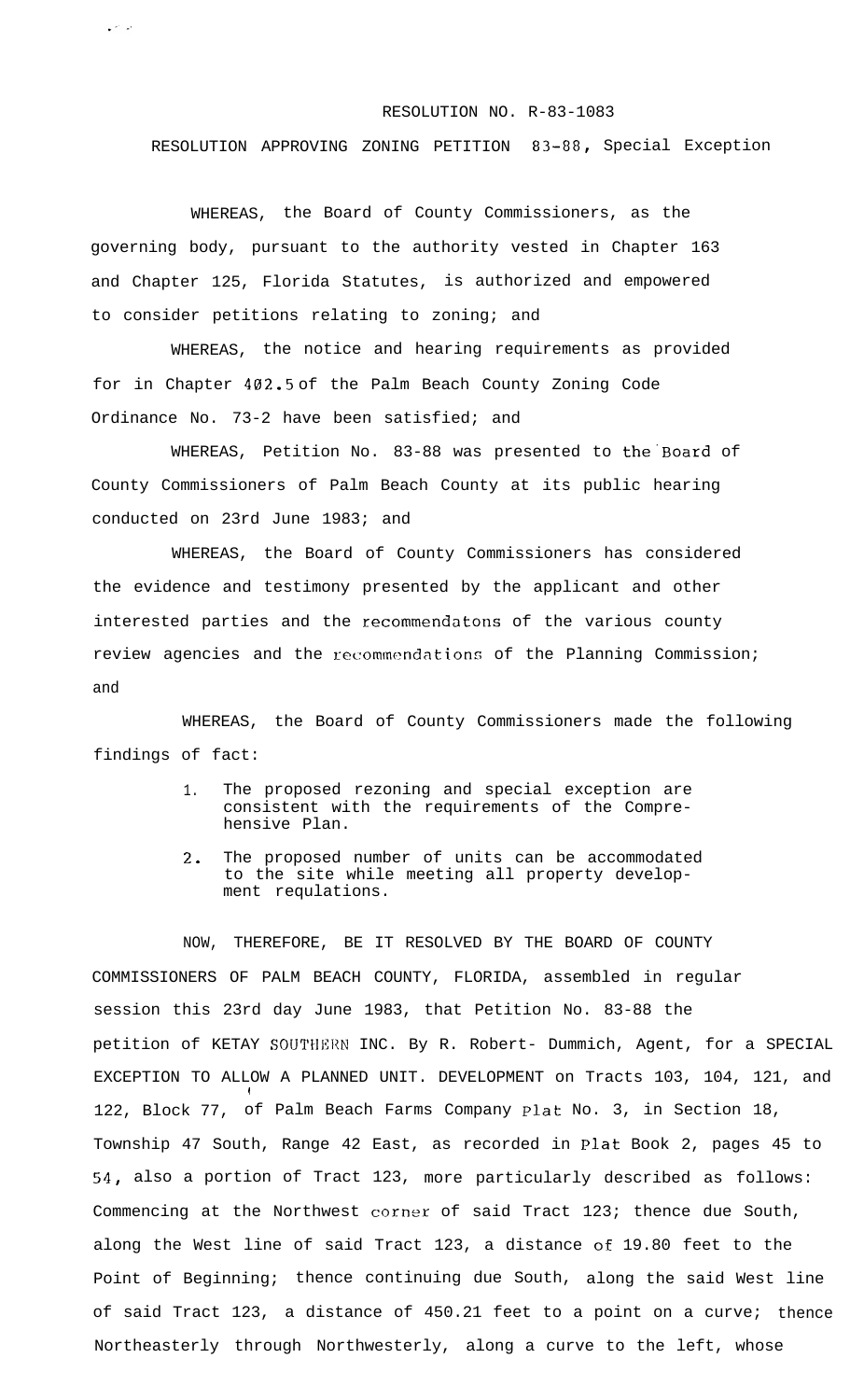tangent bears due East, with a radius of 50.00 feet and a central angle of 143°07'48", an arc distance of 124.90 feet; thence due North, along a line 30.00 feet East of and parallel with the West line of said Tract 123, a distance of 289.72 feet to a point of curve; thence Northwesterly along a curve to the left, with a radius of 90.73 feet and a central angle of  $36^{\circ}$ 27'32", an arc distance of 57.73 feet to a point of tangency; thence North 36027'32" West a distance of 20.60 feet to the Point of Beginning. Less that portion of Tracts 103, and 104, Block 77, for State Road 808 right-of-way purposes;

Said lands situate, lying and being in Section 18, Township 47 South, Range 42 East, subject to an easement for Ingress and Egress over Boca Ridge Drive South and Boca Ridge Drive in Official Record Book 2949, Page 1304. Together with portions of Tracts 103, 122 and 123, Block 77, Palm Beach Farms Company **No.** 3, in Section 18, Township 47 South, Range 42 East, as recorded in Plat Book 2, Pages 45 through 54 inclusive; more particularly described as follows:

Commencing at the Northeast corner of said Tract 122; thence due South, along the East line of said Tract 122, a distance of 19.80 feet to the Point of Beginning; thence North 36°27'32" West a distance of 92.63 feet; thence South 53032'28" West a distance of GO.00 feet; thence South  $36^{\circ}$ 27'32" East a distance of 113.23 feet to a point of curve; thence Southeasterly, along a curve to the right, with a radius of 30.73 feet and a central angle of  $36^{\circ}27'32''$ , an arc distance of 19.55 feet to a point of tangency; thence due South along a line 30.00 feet West of and parallel with the East line of said Tract 122, a distance of 289.72 feet to a point on a curve; thence Southwesterly through Northwesterly, along a curve to the left, which tangent bears South  $53^{\circ}$ 07'48" West, with a radius of 50.00 feet and a central angle of  $286^{\circ}$  15'37", an arc distance of 249.81 feet; thence due North, along a line 30.00 feet East of and parallel with the West line of said Tract 123, a distance of 289.72 feet to a point of curve; thence Northwesterly, along a curve to the left with a radius of 90.73 feet and a central angle of  $36^{\circ}$  27'32", an arc distance of 57.73 feet to a point of tangency; thence North  $36^{\circ}27'32''$  West a distance of 20.60 feet to the Point of Beginning.

Also; a portion of Tract 103, Block 77, Palm Beach Farms Company Plat **No.** 3, in Section 18, Township 47 South, Range 42 East, as recorded in Plat Book 2, Pages 45 through 54 inclusive, more fully described as follows: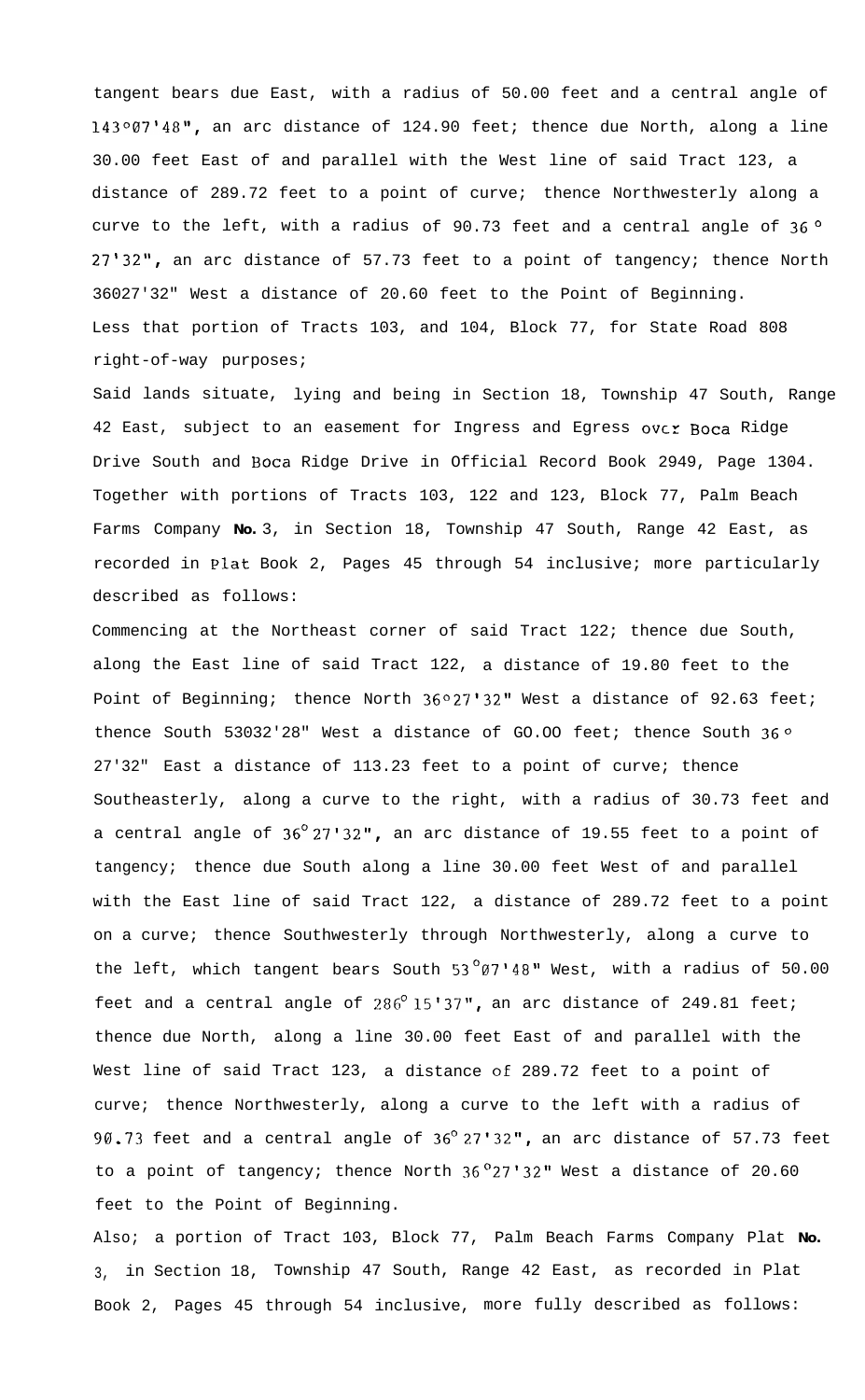Commencing at the Northeast corner of said Tract 103; thence due south along the East line of said Tract 103, a distance of 35.00 feet to the Point of Beginning; thence due West, along a line 35.00 feet South and parallel with the North line of said Tract 103, a distance of 60.00 feet; thence due South a distance of 30.00 feet; thence South  $7^{\circ}$  00'59" West a distance of 65.49 feet; thence due South a distance of 40.00 feet; thence south  $7^{\circ}35'41''$  East a distance of 60.53 feet; thence due South, along a line 60.00 feet West of and parallel with the East line of said Tract 103, a distance of 265.47 feet to a point of curve; thence Southwesterly, along a curve to the right, with a radius of 50.00 feet and a central angle of 53 $^{\circ}$ 32'28", an arc distance? of 46.72 feet to a point of tangency; thence South  $53^{\circ}$  32'28" West a distance of 81.07 feet; thence South  $36^{\circ}27'32''$  East a distance of  $71.00$  feet; thence North  $53^o32'28''$  East a distance of  $80.01$ feet to a point of curve; thence Northeasterly, along a curve to the left, with a radius of 96.00 feet and a central angle of  $53^{\circ}32'28''$ , an arc distance of 89.71 feet to a point of tangency and a point on the said East line of Tract 103; thence duo North, along the said East line, a distance of 481.21 feet to the Point of Beginning. Said property located on the southeast corner of the intersection of Glades Road (S.R.808) and 35th Avenue South, approximately . 5 mile west oE U.S.441 (S.R.7) was approved as advertised subject to the following conditions:

 $\sim 100$ 

- 1. The development must retain onsite the first one inch of the stormwater runoff per Palm Beach County Subdivision and Platting Ordinance 73-4, as amended.
- 2. The property owner shall convey for the ultimate right-of-way of Glades Road, 80 feet from centerline, approximately an additional 40 feet within 90 days fol.lowing closing on the property; conveyance must be accepted by Palm Beach County prior to the issuance of the first building permit,.
- 3. The **deVel.Oper** shall relocate the existing guardhouse 150 feet south of the proposed south right-of-way line of Glades Road, concurrent with the filing of the fiirst plat.
- 4. The developer shall contribute Forty Two Thousand Five Hundred Dollars (\$42,500.00) toward the cost of meeting this project's direct and identifiable traffic impact. The impact fee monies are to be used toward the construction program for Glades Road, Palm Beach County may at its option however use this money for any road improvement program located within the project area. This money shall be in the form of a clean irrevocable letter of credit to Palm County within ninety (90) days of Special Exception approval and may be called upon at any time thereafter.
- 5. The developer shall take reasonable precautions during the development of this property to insure that fugitive particulates (dust particles) from this